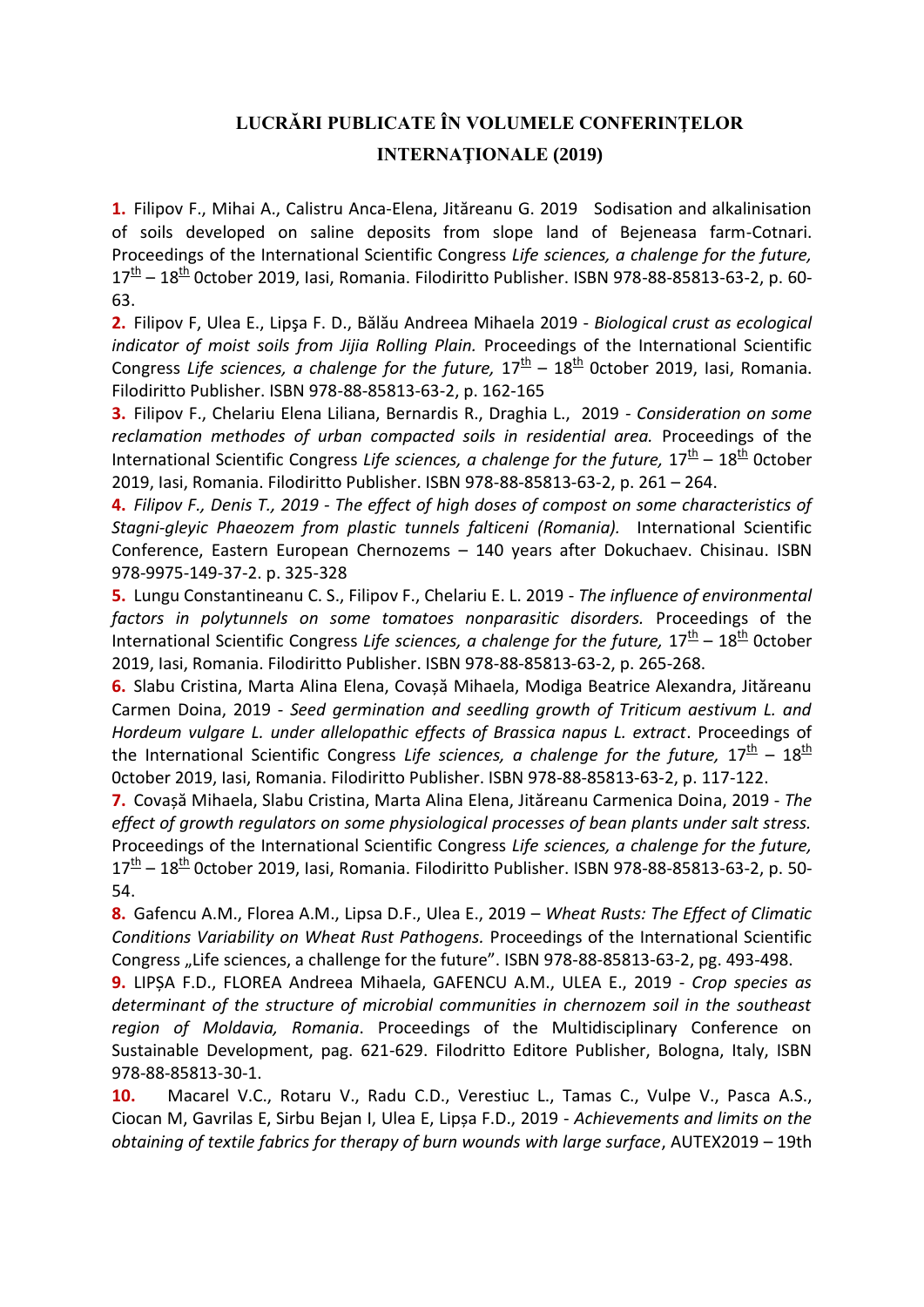World Textile Conference on Textiles at the Crossroads, 11-15 June 2019, Ghent, Belgium, Proceedings book Textiles at the Crossroads ISBN 9789079892068. (3A2\_0549).

**11.** Rotaru V., Macarel V.C., Radu C.D., Ulea E., Hulea V., Ungureanu A., Lipșa F.D., 2019 - *Controlled drug delivery system of natural/synthetic silica structures to the dermis*, AUTEX2019 – 19th World Textile Conference on Textiles at the Crossroads, 11-15 June 2019, Ghent, Belgium. Proceedings book Textiles at the Crossroads ISBN 9789079892068 (P048\_0546).

**12.** BĂETU Mihai-Marius, CÂRLESCU Petru Marian, ARSENOAIA Vlad Nicolae, ȚENU Ioan, 2019 – *Studies regarding CFD simulation of the clearing process for the grape raw juice in a hydrocyclon*. Proceedings of the International Scientific Congress "Life sciences, a challenge for the future", ISBN 978-88-85813-63-2, p. 151-156

**13.** ROBU Maria, CHIRAN Aurel, SLUSER Brîndușa Mihaela, LEONTE Elena, 2019 - *The Packaging Design as a Marketing Strategy: A Case Study on a Local Tea Producer.*  Proceedings of the International Scientific Congress "Life sciences, a challenge for the future", ISBN 978-88-85813-63-2, p. 105-110

**14.** Elena LEONTE, Aurel CHIRAN, George UNGUREANU, Maria ROBU, Marina BÎZU, 2019 - *Theoretical And Practical Considerations Regarding The Development And Application Of Agritourism Marketing Strategies In The Touristic Area Of Neamț County -Romania*, 33rd IBIMA Conference: 10-11 April, 2019, Granada, Spain, ISBN: 978-0-9998551-2-6.

**15.** Elena LEONTE, Aurel CHIRAN, George UNGUREANU, Maria ROBU, Cristian DELIBAŞ, 2019 - Aspects On The Promotional Strategy And Capitalization Of Vegetable Seeds In Tecuci Vegetable Area, Galaţi County– Romania, 33rd IBIMA Conference: 10-11 April, 2019, Granada, Spain, ISBN: 978-0-9998551-2-6.

**16.** Radu S., 2019 - The diagnosis of the educational system from the perspective of entrepreneurial development, 19th International Multidisciplinary Scientific Geoconference SGEM 2019, Conference Proceedings, vol.19, Isssue. 5.4, Ecology, Economics, Educational and Legislation, ISBN 978-619-7408-87-4, page 317;

**17.** Radu, S. Herdes D. – 2019 - The influence of natural sweeteners on the fruit paste innovated, Proceedings of the International Scientific Congress Life sciences, a challenge for the future", ISBN 978-88-85813-63-2, p. 181-186

**18.** Arsenoaia V. N., Băetu M., Cârlescu P., Țenu I., 2019 – *Research regarding the influence of the drying agent's velocity and temperature on the work process of sunflower seed dehydration*. Proceedings of the International scientific congress "Life sciences, a challenge for the future", p. 146-150. Editura Filo diritto editore. ISBN 978-88-85813-63-2.

**19.** Arsenoaia V. N., Lipșa F.D., 2019 – *From theory to practical calculation of the gross margin for agricultural crops in different countries*. Proceedings of the International scientific conference Tropentag 2019 "Filling gaps and removing traps for sustainable resources management", p. 571. Editura Cuvilier Verlag, Göttingen. ISBN 978-3-7369-7083-0 **20.** Coca, O., Ștefan G., Creangă, D.E., 2019 - *Study on innovation potential of romanian agriculture*. Proceedings of the International Scientific Congress "Life sciences, a challenge

for the future", Filodiritto Publisher, ISBN 978-88-85813-63-2, pp. 38-43.

**21.** Robu. A.D., Ungureanu G., Brezuleanu Carmen-Olguța, Viziteu Șt., Brezuleanu S., 2019 - *Aspects on the Size Optimization of the Exploited Areas in Some Vegetable Farms*, Proceedings of the International Scientific Congress Life Sciences – A challenge for the future", 17-18 October 2019, Iași, Romania, pp. 99 – 104, ISBN: 978-88-85813-63-2

**22.** Nazare A.I., Samuil C., Stavarache M., Vîntu V., 2019 – Influence of the harvesting phenophase on the quality of forage obtained from a Festuca valesiaca Schleich. ex. Gaudin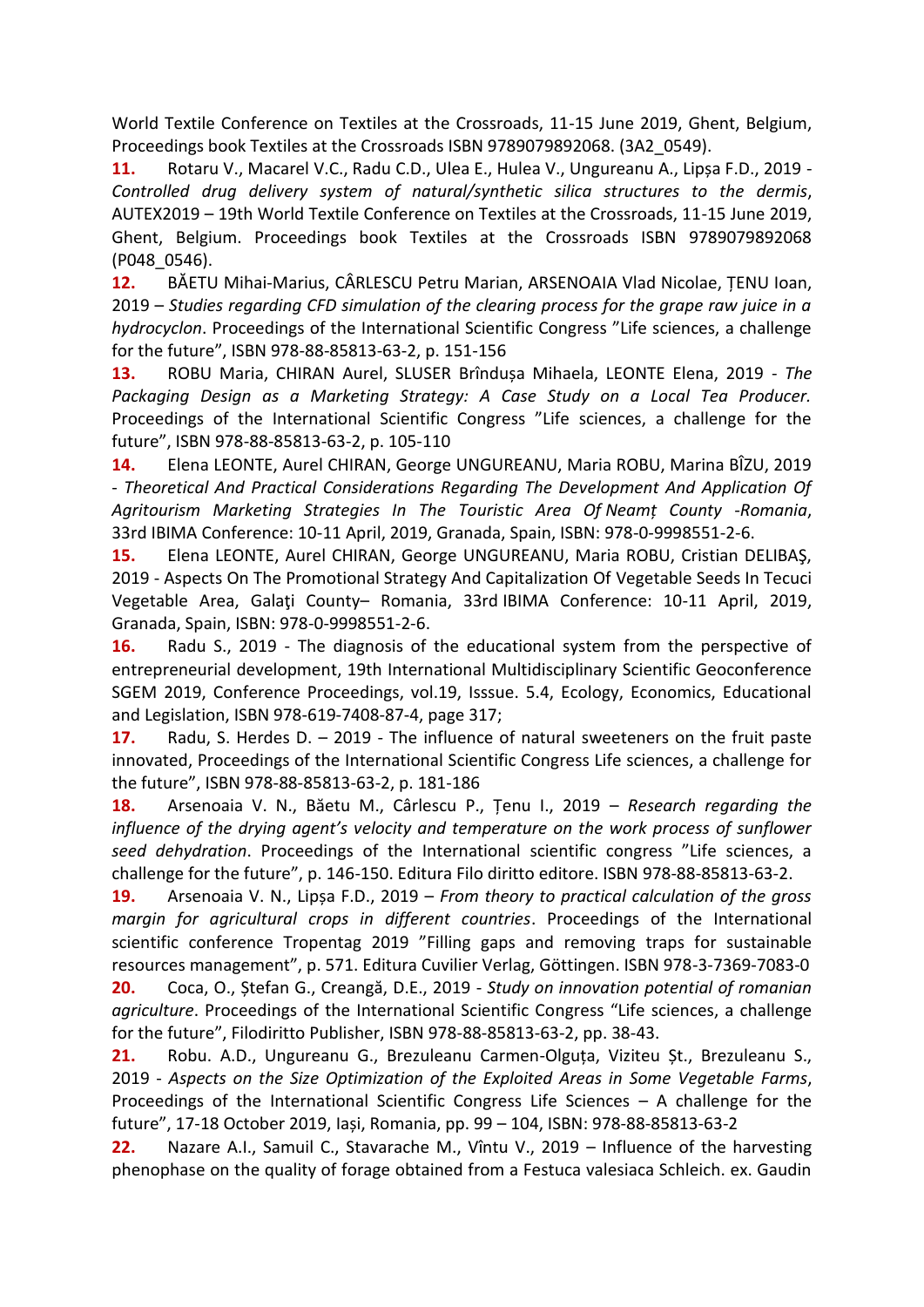grassland from Moldova Forest Steppe. Proceedings of the International Scientific Congress "Life sciences, a challenge for the future", Filodiritto Publisher, ISBN 978-88-85813-63-2, pp. 71-76.

**23.** Stavarache M., Samuil C., Nazare A.I., Vîntu V., 2019 - Saponins content variation in alfalfa (medicago sativa L.) . Proceedings of the International Scientific Congress "Life sciences, a challenge for the future", Filodiritto Publisher, ISBN 978-88-85813-63-2, pp. 123- 127.

**24.** George UNGUREANU, Elena LEONTE, Aurel CHIRAN, Luiza Carmen COSTULEANU, Dan DONOSĂ, Eduard BOGHITA, Elena PETREA, FOOD SAFETY POLICIES ON THE WORLD, EUROPEAN AND NATIONAL PLAN, 33rd IBIMA Conference proceedings. ISBN: 978-0- 9998551-2-6.

**25.** George UNGUREANU, Elena LEONTE, Aurel CHIRAN, Gabriela IGNAT, Luiza Carmen COSTULEANU, Eduard BOGHITA, Measures for organizing organic farms to make them more efficient. 33rd IBIMA Conference proceedings. ISBN: 978-0-9998551-2-6.

**26.** Murariu Otilia Cristina, Irimia Liviu Mihai, Robu Maria, Ișan Elena, 2019 – *Ensuring nutrition security and sustainalability of food systems as basis of human healthy life*, Proceedings of the International Scientific Congress "Life sciences, a challenge for the future", Filodiritto Publisher, ISBN 978-88-85813-63-2, pp. 175-180

**27.** MURARIU Otilia Cristina, IȘAN Elena, ROBU Teodor, IRIMIA Liviu, DICU Luminițac, MURARIU Florin, 2019 - *Researches regarding the pesticide residues content from vegetable raw material and some derived products and the evaluation of consumers potential risk*s, Romanian, 10th International Conference on Environmental Engineering and Management (2019), Lucrarea acceptată, prezentată în cadrul conferinței, în curs de publicare).

**28.** Radu O., Vîncă Oana-Laura, 2019 - *The Stages in the Introducing the Systematic Cadastre to the Territorial Administrative Unit of Gâdinţi, Neamţ County*. Proceedings of the International Scientific Congress "Life sciences, a challenge for the future" 17th-18th October 2019, Iasi, Romania. FILODIRITTO INTERNATIONAL PROCEEDINGS. ISBN 978-88- 85813-63-2, p. 93-98.

**29.** RĂILEANU Simina Mirela, BUCUR Daniel, 2019 - *Engineering Measures for The Control of Soil Erosion on the Pastures from the Perimeter Izlaz Bacu, Ipatele Commune, Iasi* County Proceedings of the International Scientific Congress "Life sciences, a challenge for the future" 17th-18th October 2019, Iasi, Romania. FILODIRITTO INTERNATIONAL PROCEEDINGS. ISBN 978-88-85813-63-2, p. 187-192.

**30.** CARA Irina Gabriela, TOPA Denis, JITAREANU Gerard, 2019 - *Assessment of Biochar Derived Agri-Waste on the Sorption of Metribuzin Pesticide* Proceedings of the International Scientific Congress "Life sciences, a challenge for the future" 17th-18th October 2019, Iasi, Romania. FILODIRITTO INTERNATIONAL PROCEEDINGS. ISBN 978-88-85813-63-2, p. 33-37.

**31.** CUCONOIU Cristina, ȚOPA Denis, CALISTRU Anca-Elena, JITĂREANU Gerard, 2019 - *Soil Properties Analysed Under Different Tillage Systems at Ezareni Research Station*. Proceedings of the International Scientific Congress "Life sciences, a challenge for the future" 17th-18th October 2019, Iasi, Romania. FILODIRITTO INTERNATIONAL PROCEEDINGS. ISBN 978-88-85813-63-2, p. 55-59

**32.** AILENEI RADU Minodora, CUREA Daniel, BUCUR Daniel, 2019 - *Physico-Geographical Conditions of the Hydrographic Basin of the Moldova River*, Proceedings of the International Scientific Congress "Life sciences, a challenge for the future" 17th-18th October 2019, Iasi, Romania. FILODIRITTO INTERNATIONAL PROCEEDINGS. ISBN 978-88-85813-63-2, p. 87-92.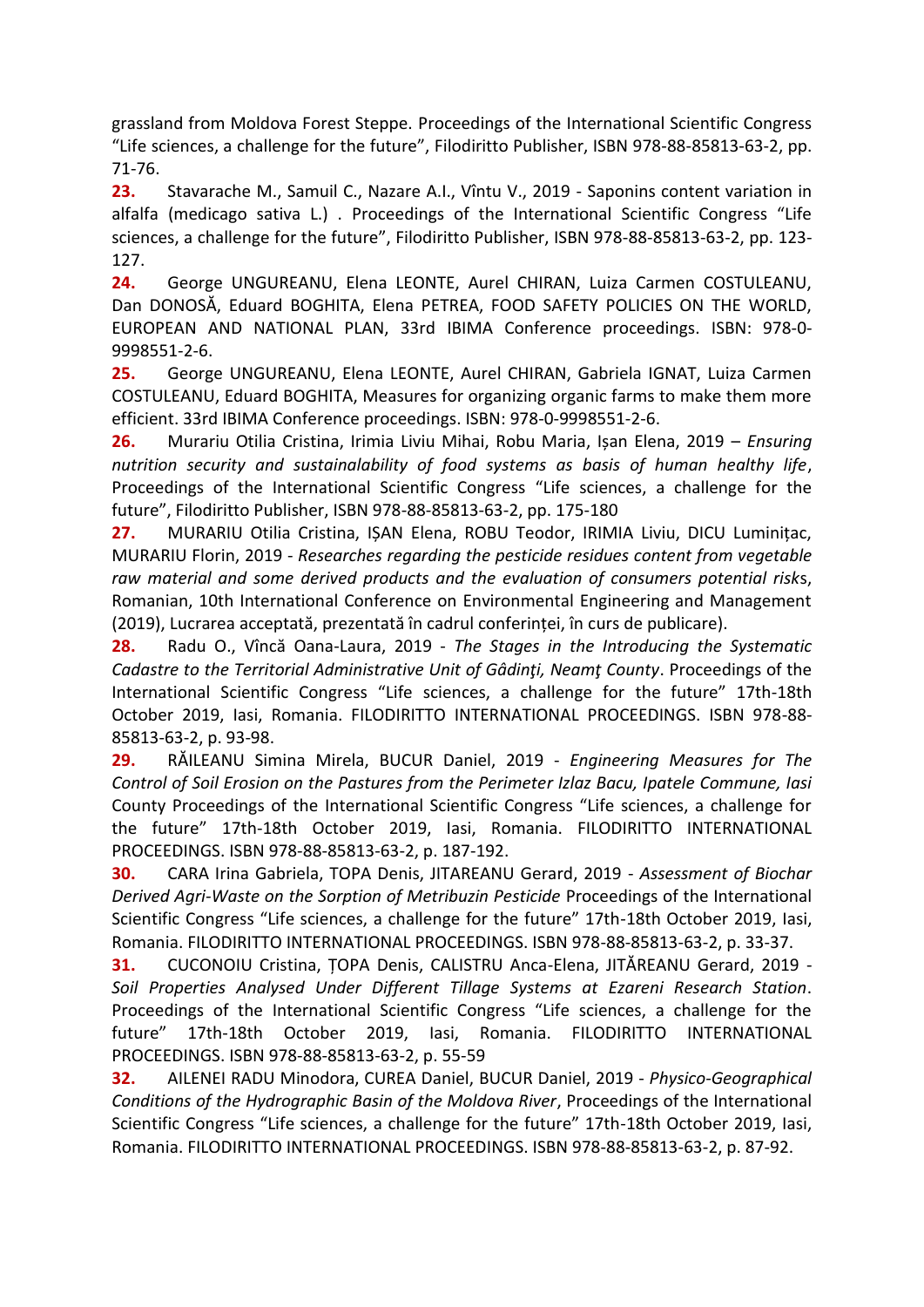**33.** ROŞCA Radu, CÂRLESCU Petru, MANOLACHE Gheorghe, 2019 - *Evaluation of the Discharge Coefficient of Diesel Nozzles when Using Biodiesel Fuels*. Proceedings of the International Scientific Congress "Life sciences, a challenge for the future" 17th-18th October 2019, Iasi, Romania. FILODIRITTO INTERNATIONAL PROCEEDINGS. ISBN 978-88- 85813-63-2, p. 111-116.

**34.** TOPA Denis, AILINCAI Costica, CARA Irina Gabriela, CALISTRU Anca Elena, CUCONOIU Cristina, CAPSUNA Sorin, JITAREANU Gerard, 2019 - E*ffects of Conservative Tillage on Soil Quality and Crop Productivity in Moldavian Plateau* Proceedings of the International Scientific Congress "Life sciences, a challenge for the future" 17th-18th October 2019, Iasi, Romania. FILODIRITTO INTERNATIONAL PROCEEDINGS. ISBN 978-88-85813-63-2, p. 140-145

**35.** GABUR Iulian, SIMIONIUC Petru Danuţ, 2019 - *Genomic Selection for Disease Resistance in Brassica Napus Proceedings* of the International Scientific Congress "Life sciences, a challenge for the future" 17th-18th October 2019, Iasi, Romania. FILODIRITTO INTERNATIONAL PROCEEDINGS. ISBN 978-88-85813-63-2, p. 171-174

**36.** Țenu I., Corduneanu Oana, Roșca R., Cârlescu P., Dumitrachi E., Naghiu Al., Roman Cecilia, Senilă Lacrimioara Ramona*, 2019, Studies Regarding Technologies of Valorisation as Biomass of Vine Pruning Residues Resulted from Dormant Pruning,* PROCEEDINGS OF THE International Scientific Congress *"Life sciences, a challenge for the future"* (17th-18th October 2019, Iasi, Romania)*,* ISBN 978-88-85813-63-2 pag. 128-134;

**37.** Țenu I., Corduneanu Oana-Raluca, Roșca R., Cârlescu P., Naghiu A., Roman Cecilia; Senilă Lacrimioară Ramona, Arsenoaia V., 2019, *Researches regarding the use of vine pruning residues, resulting from fructification cutting, for the manufacture of pellets*, Proceedings International Symposium ISB-INMA-THE`2019, Bucuresti, CD ISSN 2344 – 4118, pag. 220-225.

**38.** Corduneanu Oana, Stoleru V., Roşca R., Cârlescu P., Băetu M., Ţenu I. , 2019, *Researches on technologies applied for environment protection of greenhouse vegetable crops*, 10th International Conference on Environmental Engineering and Management, Sept. 18 – 21, 2019, "*Gheorghe Asachi*" Technical University of Iaşi, ISSN 2457-7049, pag. 49-50.

**39.** Velescu Elena, DOES THE LEARNER'S MOTIVATION CHANGE IF THE TEACHER USES TARGETED DIDACTIZED PODCASTS (VIDEOCASTS) IN CLASS?, in Proceedings of ICERI2019 Conference 11th-13th November 2019, Seville, Spain, ISBN: 978-84-09-14755-7, p. 10276-p. 10282.

**40.** Velescu E, R. Mihalache, L. Miron, F.M. Miron, AN INTERDISCIPLINARY APPROACH TO TEACHING FRENCH WITH SPECIFIC OBJECTIVES FOR VETERINARY STUDENTS USING THE ZOE PROJECT (ZOONOSESONLINEEDUCATION), in Proceedings of ICERI2019 Conference 11th-13th November 2019, Seville, Spain, ISBN: 978-84-09-14755-7, p. 10264-p. 10272.

**41.** Elena Velescu, « L'évaluation motivante en cours de français sur objectifs spécifiques: réflexions et pratiques en vétérinaire », in Actele colocviului international Langues sur objectifs spécifiques et l'identité professionnelle, Faculté de formation des maîtres - Université de Belgrade, ACJKC, Belgrad, 2018, p. 897-907, ISBN 978-86-81018-01-9.

**42.** Elena Velescu, « Les expressions idiomatiques avec les noms d'animaux dans le cours du français pour les veterinaires et les zootechniciens », in Actele Simpozionului Ştiințific Internațional "Perspectivele dezvoltării durabile a spațiului rural în contextul noilor provocări economice", Universitatea Agrară de Stat din Moldova, Lucrări ştiinţifice volumul 50, Chişinău, 2018, p. 428-431, ISBN 978-9975-64-299-6

**43.** Tălmaciu Nela, Herea Monica, Mocanu Ionela, Tălmaciu M., 2019- *Comparative study on byodiversity, dynamics, abundance and byology of carabid populations in some*